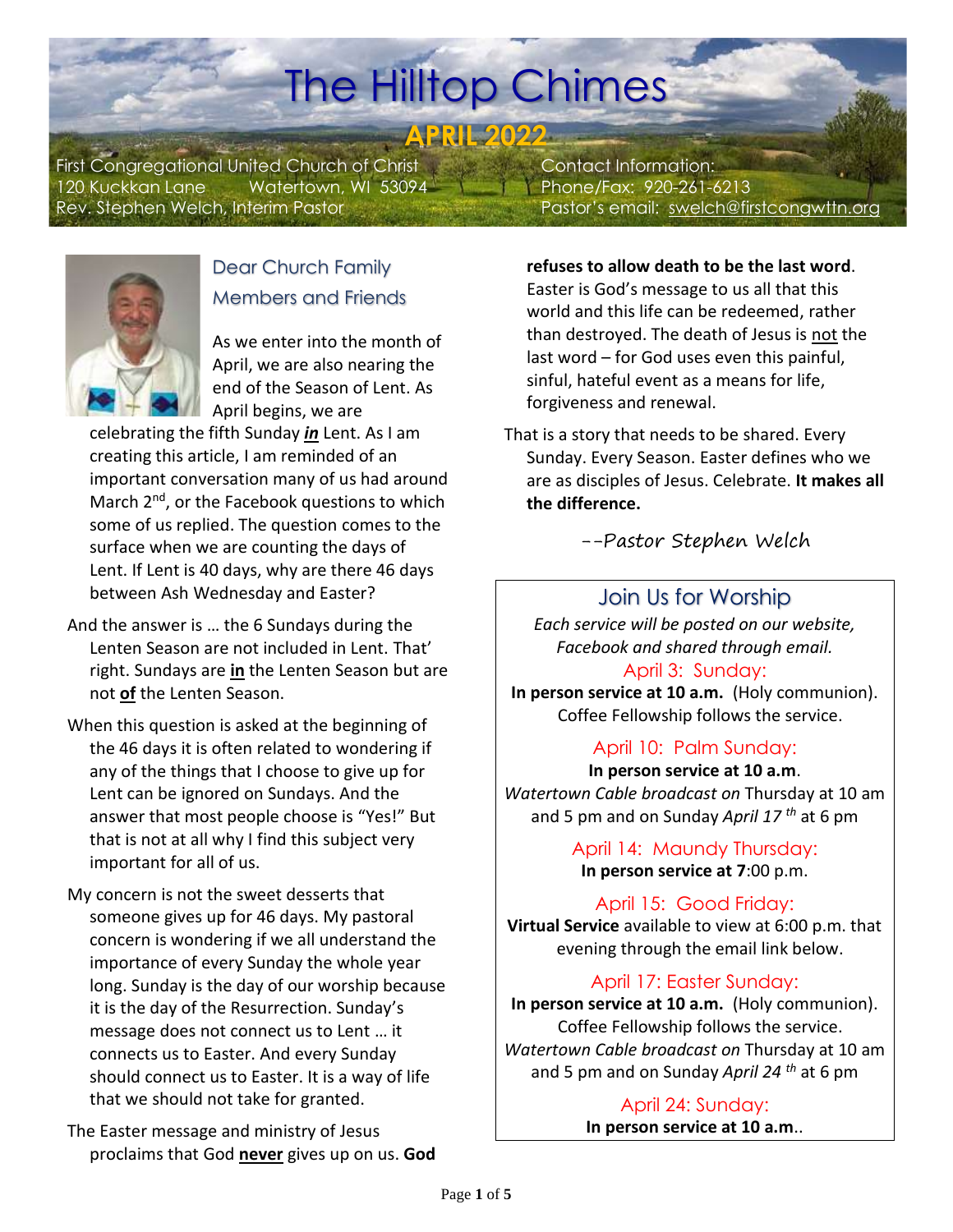#### **ONE GREAT HOUR OF SHARING OVER \$6,000 COLLECTED**



By the grace of God, all of us have the power to give, and the gifts we give make the world more the way God intended it to be  $-$  a place where everyone has what they need.

This year, with a special emphasis on bringing emergency relief to Ukraine, **over \$6,000** was received from you through our One Great Hour of Sharing offering in March.



- **We continue to seek your offering of musical gifts for our online worship.** As we have been sharing in-person worship, we have moved to a mask optional policy, but support those who choose to continue to wear a mask.
- **We are seeking your offering of musical gifts for our worship**. We also continue to include a solo vocalist leading the hymns for the day at a safe distance, unmasked and with a microphone for clarity for the in-person congregation and the congregation attending on-line. Would you be interested in leading the hymns during worship on a Sunday?
- **Would you be interested in sharing a musical offering?** I am looking for musicians to serve our church by sharing their musical gifts. The musical offering can be vocal or instrumental. Please contact me if you would be interested. Thank you!

Thank you to James Ortega who led our hymn singing, Bill Edington and Susie Krueger, who provided the musical offerings during the month of March.

> Juanita Edington c.920-988-2416/h.920-206-6111 [jaemusiclover@gmail.com](mailto:jaemusiclover@gmail.com)



## Serve in Worship: Our worship team needs volunteers to

be Liturgists.

A liturgist reads

scripture and other responsive readings during a worship service on a rotating basis.

- --You chose when works best for you.
- --Readings are in a prepared script that you receive early the week before.
- --A printed copy will be ready for you Sunday morning.

-- Liturgists arrive by 9:40 for sound check. If you would like to know more about participating in this way please contact Laurel at [lbentz@firstcongwttn.org](mailto:lbentz@firstcongwttn.org)



### "Listen Up" Bible Study continues….

Our group continues to meet on ZOOM at 9am on Tuesdays. We have wonderful conversations. Please feel free to join us at any time! We will continue with the "Listen Up" series with a 3 part study of the Book of Genesis. Workbook materials are provided.

Join Zoom Meeting [https://us02web.zoom.us/j/232183369?pwd=](https://us02web.zoom.us/j/232183369?pwd=N0pmNDhqd3poTXFtdG1rT0xYazNqdz09) [N0pmNDhqd3poTXFtdG1rT0xYazNqdz09](https://us02web.zoom.us/j/232183369?pwd=N0pmNDhqd3poTXFtdG1rT0xYazNqdz09)

A new 9 a.m. book study, Grounded by Diana Butler Bass, will began on Fridays/ Books will be available to "borrow" through our Frater Library Fund. Alternatively, you may also purchase one to keep.

#### Join Zoom Meeting

[https://us02web.zoom.us/j/232183369?pwd=N](https://us02web.zoom.us/j/232183369?pwd=N0pmNDhqd3poTXFtdG1rT0xYazNqdz09) [0pmNDhqd3poTXFtdG1rT0xYazNqdz09.](https://us02web.zoom.us/j/232183369?pwd=N0pmNDhqd3poTXFtdG1rT0xYazNqdz09)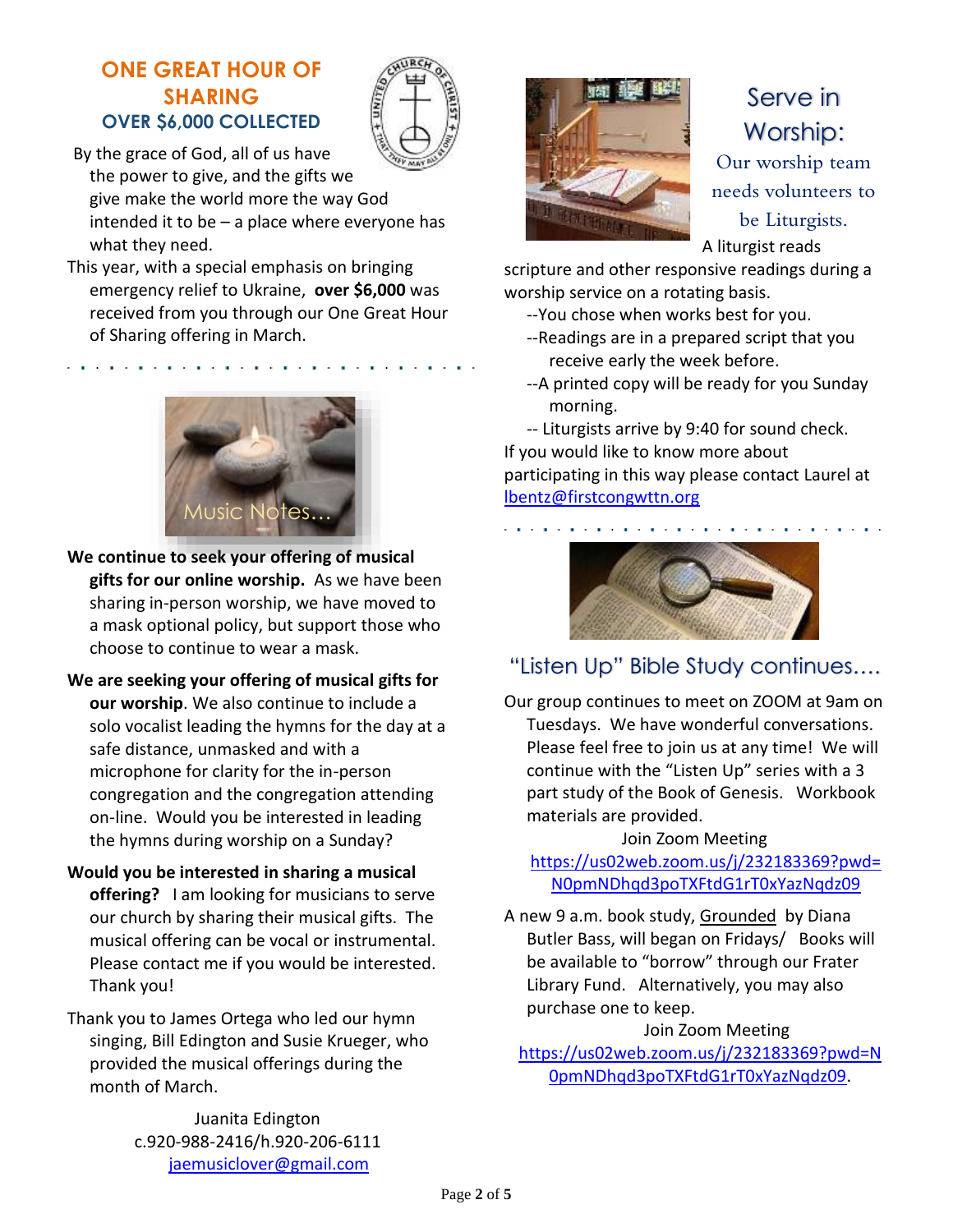

ONLINE - The Daily Devotional is a  $\frac{1}{2}$  spiritually deep and refreshing well, to which thousands of readers are

drawn each day. The overall vision and voice of the Daily Devotional is tended by the Stillspeaking [Writers' Gro](https://www.ucc.org/stillspeaking-writers/)up and supported by the staff of The Pilgrim Press.

Check it out at the link below and you can choose to get daily devotionals sent to your inbox.

https://www.ucc.org/daily-devotional/

DEVOTIONAL BOOKLETS:

 $\mathbf{r} = \mathbf{r} + \mathbf{r} + \mathbf{r} + \mathbf{r} + \mathbf{r} + \mathbf{r} + \mathbf{r} + \mathbf{r} + \mathbf{r} + \mathbf{r} + \mathbf{r} + \mathbf{r} + \mathbf{r} + \mathbf{r} + \mathbf{r} + \mathbf{r} + \mathbf{r} + \mathbf{r} + \mathbf{r} + \mathbf{r} + \mathbf{r} + \mathbf{r} + \mathbf{r} + \mathbf{r} + \mathbf{r} + \mathbf{r} + \mathbf{r} + \mathbf{r} + \mathbf{r} + \mathbf{r} + \mathbf$ 

We have Upper Room & These Days devotional booklets for April -June on hand that you can pick the up in person at church starting April 3<sup>rd</sup>.

Peace and grace, Laurel W Bentz

والمتواصل والمتمام والمتعاونة والمتمام والمتماز والمتماز والمتماز والمتماز والمناور



### UCC SUMMER CAMPS – NO ONE SHOULD MISS OUT ON CAMP!

The Larson Camp Fund provides scholarships to help cover the cost for children and youth attending any of the camp sessions offered so no one gets left out.

No one should miss out on camp for financial reasons so please contact Pastor Stephen about additional scholarship support.

- We would love to have increased participation of our church youth at camp this year! Children, Teens, grandchildren…. Don't forget Family Camp!
- The camp schedules for 2021 at Pilgrim Center and Moon Beach are set. Information can also be obtained on-line at [www.ucci.org](http://www.ucci.org/)
- Copy your registration to Laurel to make sure your scholarship gets processed from the Larson Fund. Email: **Ibentz@firstcongwttn.org**



### FROM THE COORDINATOR OF CHILDREN AND YOUTH MINISTRIES

Melissa Mattke Coordinator of Children and Youth Ministries [mmattke@firstcongwttn.org](mailto:mmattke@firstcongwttn.org) 920-261-6213 [josc.mom@hotmail.com](mailto:josc.mom@hotmail.com) 262-719-1383

### Sunday School:

We have been continuing our ZOOM Sunday School at 9am on Sunday. We will not be meeting on Easter Sunday. I hope to see you all in church that day!

Please let me know if you would like to continue to meet on Sundays on Zoom throughout the summer! Feel free to join us anytime!

Here is the Link to Join Zoom Meeting [https://us02web.zoom.us/j/87621677567?pwd=Z](https://us02web.zoom.us/j/87621677567?pwd=ZnErNTJST3hBeWJESThXSUZBVERzUT09) [nErNTJST3hBeWJESThXSUZBVERzUT09](https://us02web.zoom.us/j/87621677567?pwd=ZnErNTJST3hBeWJESThXSUZBVERzUT09) Meeting ID: 876 2167 7567

Passcode: 632783

### H2O Youth Group:

Youth Group on Zoom takes place on Sundays at 11:15am and end at 12:30pm I will be sending home materials that we will be working through together during our Zoom Time! We are struggling a bit with everybody's schedules to get us all together at the same time to meet.

We are hoping to meet in person soon, it will all depend on the community Covid numbers. Here is the new Zoom Link for Sundays:

[https://us02web.zoom.us/j/87423748627?pwd=a](https://us02web.zoom.us/j/87423748627?pwd=anFzaXRSWDBjUnk4Y2RiaW1RRFhLZz09) [nFzaXRSWDBjUnk4Y2RiaW1RRFhLZz09](https://us02web.zoom.us/j/87423748627?pwd=anFzaXRSWDBjUnk4Y2RiaW1RRFhLZz09)

Meeting ID: 874 2374 8627 Passcode: 431416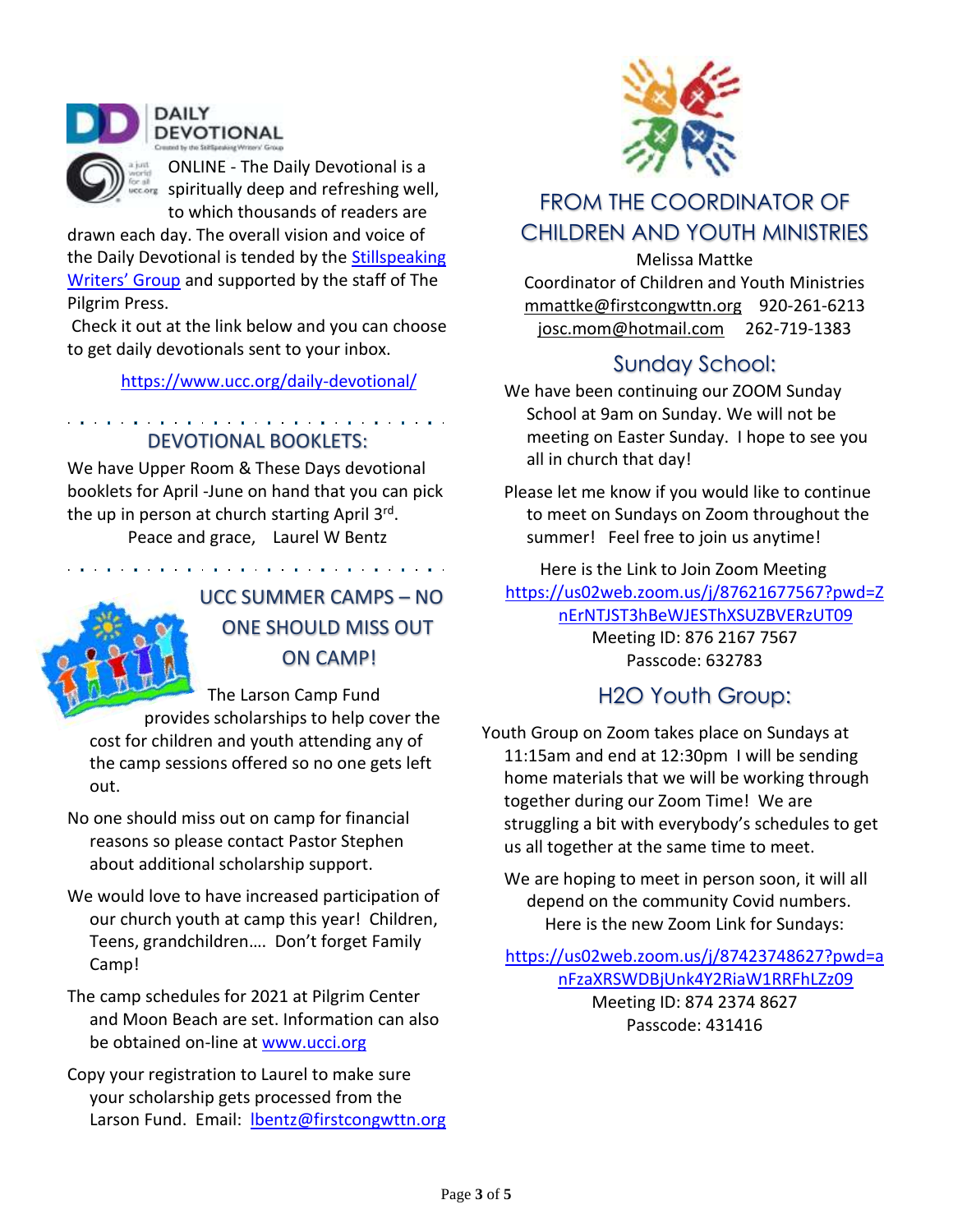

- 04/01 Jessica Behlke
- 04/02 Kevin Driessen
- 04/02 Zander Koellen
- 04/03 Don Christensen
- 04/08 Tyler Stockhus
- 04/08 Bobby Ladwig
- 04/09 Kylie Kulick
- 04/10 Jordan Winkelman
- 04/14 Amy Gillingham
- 04/14 Rick Scheunemann
- 04/15 Erin Loeffler
- 04/16 Chris Braunschweig
- 04/24 Erin Edington Lynch
- 04/24 Josiah Piotrowski
- 04/25 Jason Loeffler
- 04/27 Clarence Zabel II
- 04/27 Jordan Stiemke
- 04/30 Cordell Niay

## **BOOK OF LIFE**

 Passing*:* Donald R. Hanson, a Golden church member, died on March 21, 2022 surrounded by his loving family. He was 94 and had spent the last few years at Highland House in Watertown. Don was preceded in death by his wife, Phyllis, and daughter, Kristin Borck and is survived by his son Alan Hanson.

### Saturday Morning Fellowship:

Every week on Sat at 10am join in Morning Fellowship for some chat time (and enjoy seeing church family and friends.) It's not a Bible Study or a congregational meeting (although Pastor Stephen will be there) Its more like Coffee Fellowship except you provide your coffee and snacks and you can wear cozy slippers.

Link to Join Zoom Meeting [https://us02web.zoom.us/j/87871939725?pwd=TkUwdTdCRHl](https://us02web.zoom.us/j/87871939725?pwd=TkUwdTdCRHlNV3lvMDJsOENXOVNoUT09) [NV3lvMDJsOENXOVNoUT09](https://us02web.zoom.us/j/87871939725?pwd=TkUwdTdCRHlNV3lvMDJsOENXOVNoUT09)

Meeting ID: 878 7193 9725 Passcode: 339374

### How to Join Us for Worship

If you were unable to attend in person you can view the recording through:

- **1)** the email link "Welcome to Worship" from [lbentz@firstcongwttn.org](mailto:lbentz@firstcongwttn.org)
- *2)* Our church's Facebook page: [https://www.facebook.com/First-](https://www.facebook.com/First-Congregational-United-Church-of-Christ-118640148151341/)[Congregational-United-Church-of-Christ-118640148151341/](https://www.facebook.com/First-Congregational-United-Church-of-Christ-118640148151341/)
- *3)* Our new church website (see 'Media'): <https://firstcongwttn.org/>
- *4)* Watertown Cable channel 985 broadcasts the Sunday service on Thursdays at 10 am and 5 pm and then again on the following Sunday at 6 pm.

| <b>Financial Updates</b>                       |                                         |                                       |                                                  |                                                |                                    |                                  |                                               |                                              |  |  |  |  |
|------------------------------------------------|-----------------------------------------|---------------------------------------|--------------------------------------------------|------------------------------------------------|------------------------------------|----------------------------------|-----------------------------------------------|----------------------------------------------|--|--|--|--|
| As of February 28, 2022<br><b>GENERAL FUND</b> |                                         |                                       |                                                  |                                                |                                    |                                  |                                               |                                              |  |  |  |  |
| 2022                                           | <b>BUDGETED</b><br><b>CONTRIBUTIONS</b> | <b>ACTUAL</b><br><b>CONTRIBUTIONS</b> | <b>BUDGETED</b><br><b>TOTAL</b><br><b>INCOME</b> | <b>ACTUAL</b><br><b>TOTAL</b><br><b>INCOME</b> | <b>BUDGETED</b><br><b>EXPENSES</b> | <b>ACTUAL</b><br><b>EXPENSES</b> | <b>MONTH</b><br><b>GAIN OR</b><br><b>LOSS</b> | <b>YEAR</b><br><b>GAIN</b><br><b>OR LOSS</b> |  |  |  |  |
| January                                        | \$18,513                                | \$14,830                              | \$19,426                                         | \$16,656                                       | \$19,343                           | \$23,895                         | $-57,239$                                     | $-57,239$                                    |  |  |  |  |
| February                                       | \$18,513                                | \$15,152                              | \$19,426                                         | \$15,993                                       | \$19,343                           | \$15,857                         | \$136                                         | $-57,103$                                    |  |  |  |  |